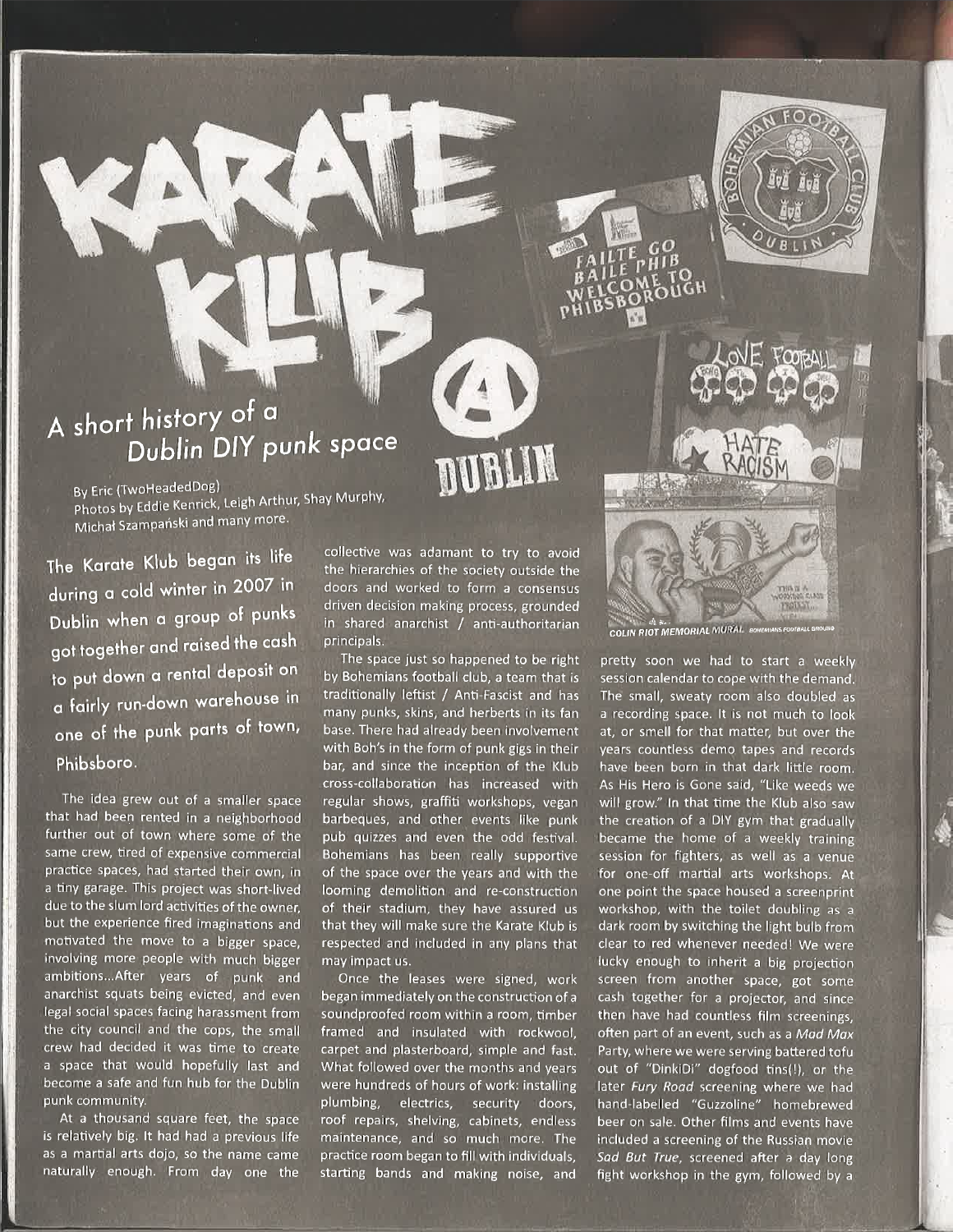discussion and food. We've also shown the Japan punk classic Burst City, live coverage of Ireland getting annihilated in the Euro-Cup, Southern Horror-Animal revenge classic Frogs and dozens more. We also just featured a 30<sup>th</sup> anniversary screening of Akira, followed by a DJ night of nothing but Burning Spirits hardcore!

In the last few years a bar was built from scrap metal, namely the front of a 1940s Morris Minor (cars that were assembled here in Dublin) and a mountain of other scrap parts. This means we can host really nice events and even serve cold homebrew beer on tap! It's a good spot to plonk your arse on a welded up TCT-saw blade-turned barstool and hang out with mates, before or after a gig (it's also good for stage diving, when your

great turnouts and a friendly atmosphere at Jigsaw (an autonomous DIY venue near the city centre), a chance to play in a stadium... kind of ... at the Bohemians Bar, or a packed-to-the-rafters local pub in Phibsboro called the Hut. Most of these shows will end with an after party in the Karate Klub, and you may find yourself there for food before or after...(you should hope it's one of Andrzej & Marcins vegan feasts!)

I can't stress enough how important it's been to have a safe, secure space in this city over the years. All of us have been involved in projects that have been precarious. Whether it was totally illegal barricaded squats, or semi-legal rented social centers where the agreed purpose of the building was pushed to the limit, or the political affiliations and activities were enough for the authorities to shut them down regardless. Time and again the Karate Klub has been able to help these spaces out, whether it's been to just store equipment

favorite song comes on the turntable!). Bar Nights have also been used as a nice alternative to gigs for fund-raising events and there have already been many benefits funded by cheap cocktails, food and beer, including Refugee Solidarity Projects in Calais, Need Abortion Ireland, Squat defence funds, ABC and much more.

Speaking of gigs, the crew here organizes many. We've had various spaces over the years that we can put on a show including the infamous Tenterhooks, which was run by our good friends and is now sadly gone. Also Barricade Squat in the heart of the city center and Cafe Smash (Squat city), just down the road, were two inspiring spaces where punk gigs could happen and have also now been resigned to history. Right now touring bands can still expect

until the next place is opened, or to raise badly needed funds, it's somewhere people can rely upon and go for help when the going gets tough. Apart from this, even regular housing is a hard won commodity in Dublin and with a housing crisis that has left thousands homeless, we're lucky to have somewhere to store boxes of stuff or even lay a head for the night when the inevitable eviction notice comes through the door and you find yourself on the hunt for a new place to live.

Our neighborhood has been very supportive, especially Bohemians. Phibsboro is also home to many other spaces run by friends and likeminded people. Down the road is another DIY practice space, the Jam Jar. 'Round the corner is Bang Bang cafe, named after the infamous Dublin street-character who used to "shoot" passersby with a large key. It's a super friendly spot, with good coffee, vegan options and covered in anti-fascist paraphernalia and football memorabilia. There are also a good few squats and countless punk houses, some that have lasted over fifteen years or so.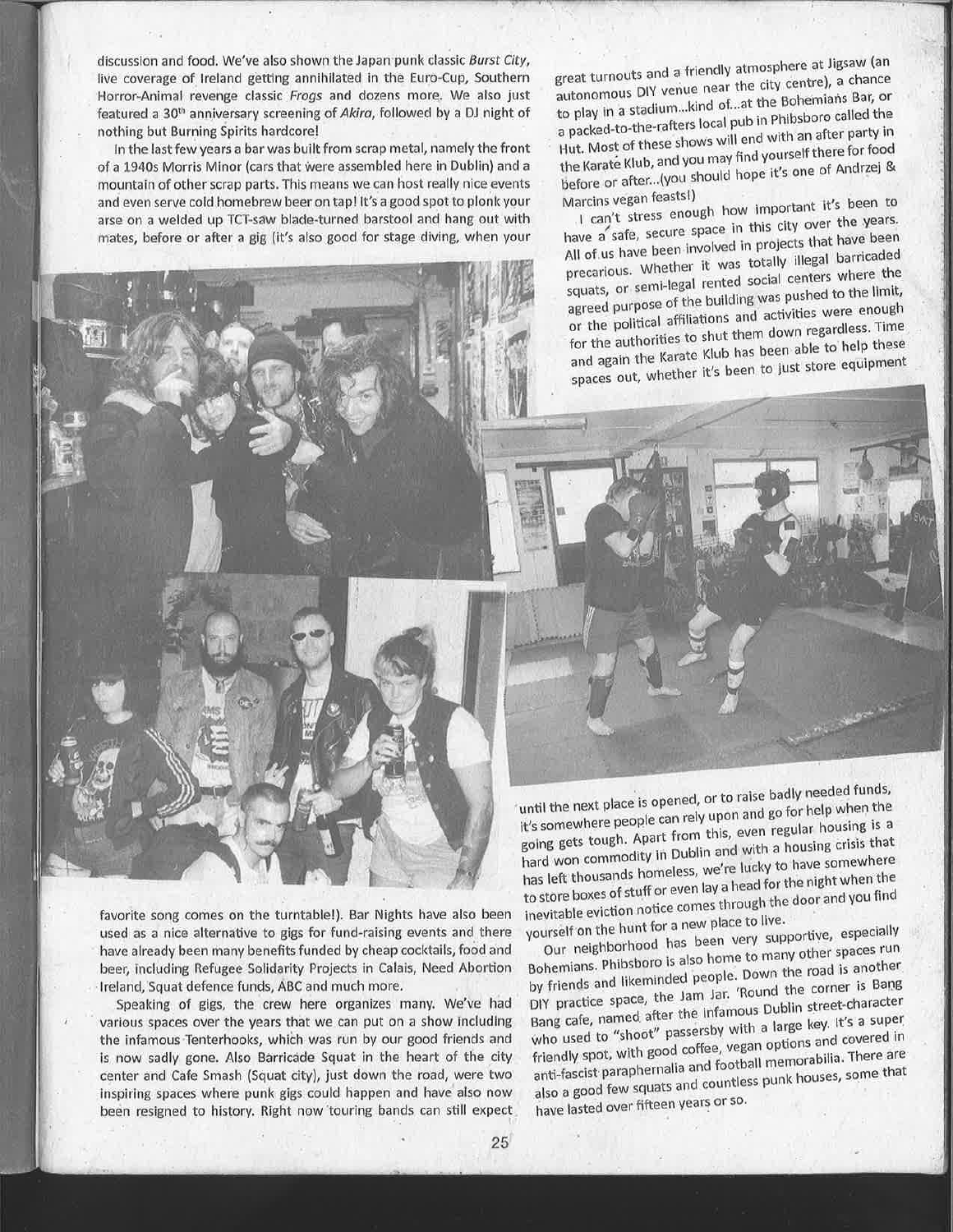One of the biggest challenges to the space has been the size of the collective (which has ranged between twenty and thirty individuãls over the years) and how we go about the decision making process, making sure all members' ideas are respected. Monthly meetings were far more common in the beginning, but since the explosion of social media, coupled with members having less free time, we have been constantly drawn toward online discussion and decision-making.

This has had its benefits, especially for people who live in the further flung córners of the city, but on a whole it has meant that a core group of people have become the main activists within the space, while many are peripheral to its day to day workings, This is not to say that shit does not get done or that this has meant a slump in activity. However, the reality of trying to work collectively with more than, say, ten people, without regular general assemblies is almost impossible. What we have instead is smaller groups of people acting independently within the broader collective.

out first. On the flip side, in countries where it is still possible or create truly autonomous spaces there is a lot to be said for avoiding<br>both renting and buying. To be still both renting and buying. To be able to secure and maintain a space in the truest sense can allow you to really do whatever you want.<br>The possibilities just once up in fu possibilities just open up in front of your eyes. Many of us have experienced and helped to create autonomous spaces and squats here and abroad and there is a lot about these places that I really miss. However in a long term context we just could not foresee those options working here. Because of that choice a lot of compromises had to be made, even within our semi-legit status. There is a lot we can't even mention in this piece for concern over legal / political repercussions. However this piece for concern over legal / political<br>repercussions. However this is the route we chose, and the one that made the most sense at the time. So far it has served us well

name them all. Something that stands out is the wide vertices of the to The Karate Klub has produced so many bands it's impossible to rights and sub-genres that can exist under one roof. A lot of these bands<br>and sub-genres that can exist under one roof. A lot of these bands<br>have great releases online and on vinyl. Check out podcasts like This Show Rocks on radioactiveinternational.org, Dublin Punk Radio<br>Pr Cosmotic Placu have great releases online and on vinyl. Check out podcasts like This or Cosmetic Plague on dublindigitalradio.com for regular shows

Other challenges include the constant need for hard cash; and the woes of dealing with a building that is beyond below regulations. These have generally been met head on with fundraising such as benefit gigs, merch such as t-shirts and badges, and benefit nights at our "scrapheap" bar. The repairs to the building have been DIY in every way, including the literal jacking up of the roof with acrojacks, which is now a semi-permanent solution for something that could not be fixed without first tearing down sizeable amounts of the building. Security bars are being fitted in the coming weeks after a break-in attempt, but again, the existing walls and windows could have been constructed to a much more heavy duty spec, had the building been built for purpose. These are all the pitfalls of not owning a space and is something I would definitely consider if we did it all again. We have been in the space long enough now that we could theoretically own it if we had been paying it off rather than paying rent. In that case we could do our own building works and improve the space drastically. However at the time it began, we were basically kids, with no money and no way of obtaining a' loan. There are DIY community schemes and even left-wing credit unions in some countries for: such projects lhough and l'd definitely encourage any punks wanting to do something similar to check them

featuring Irish bands. Most of the bands on Distro-y Records can be listened to on their website distroyrecords.com too. My blog, stormhag.tumblr.com often features reviews and links to rish Punk and hardcore and there are and there are many more punk and hardcore recordings: divirishhardcorepunkarchive. including scatalogik.com and the incredible database of Irish blogspot.ie.

Here's an attempt at listing our current bands (it would be almost impossible to list all the bands that have shared the space since the beginning!): Sissy, Putrefaction, Dowth, R.A.Z.O.R, Disguise, Grit, Rats Blood, the Whole Sick, Badb, Cyborg A.D.,<br>Vená Kava, Surge, The Blow Ins, Żona Zła, Extravision, Strong Wizards of Firetop Mountain, Electric Bill & the Meter Readers Boys, the Objectorz, Grave Tide, Pożoga, Vivid Nightmare, Worst, Love Scum, Realistic Train. I have to stress that these bands and<br>the Karate Klub are just a small part of the overall DIY scene,<br>and there are a lot more bands in the broader hardcore punk<br>movement here in Dublin. While w there are many sub-scenes that overlap but also have their own<br>specific bands, venues and identities. specific bands, venues and identities.<br>In 2017 we reached a decade of activity in the space and

have been ambitious and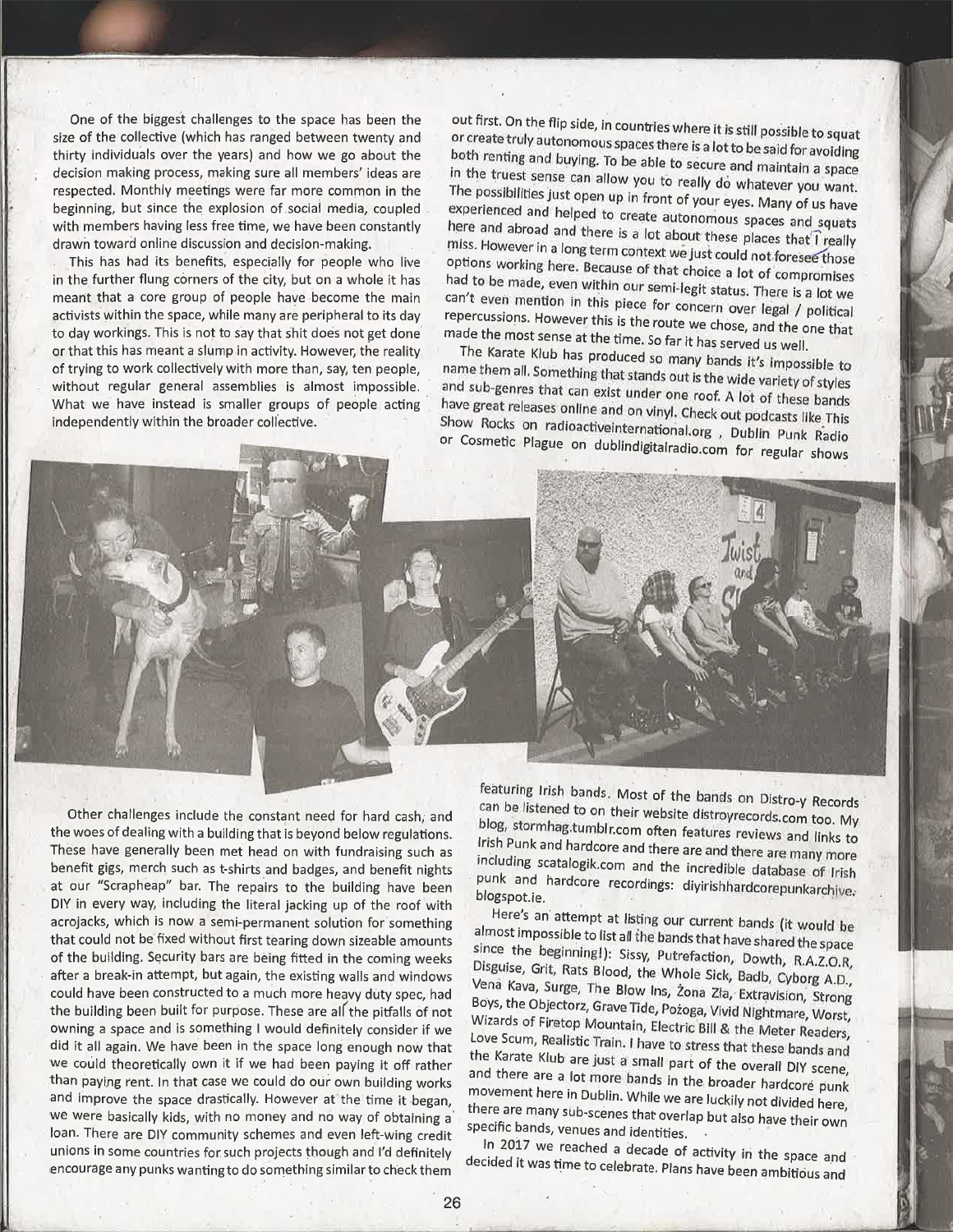